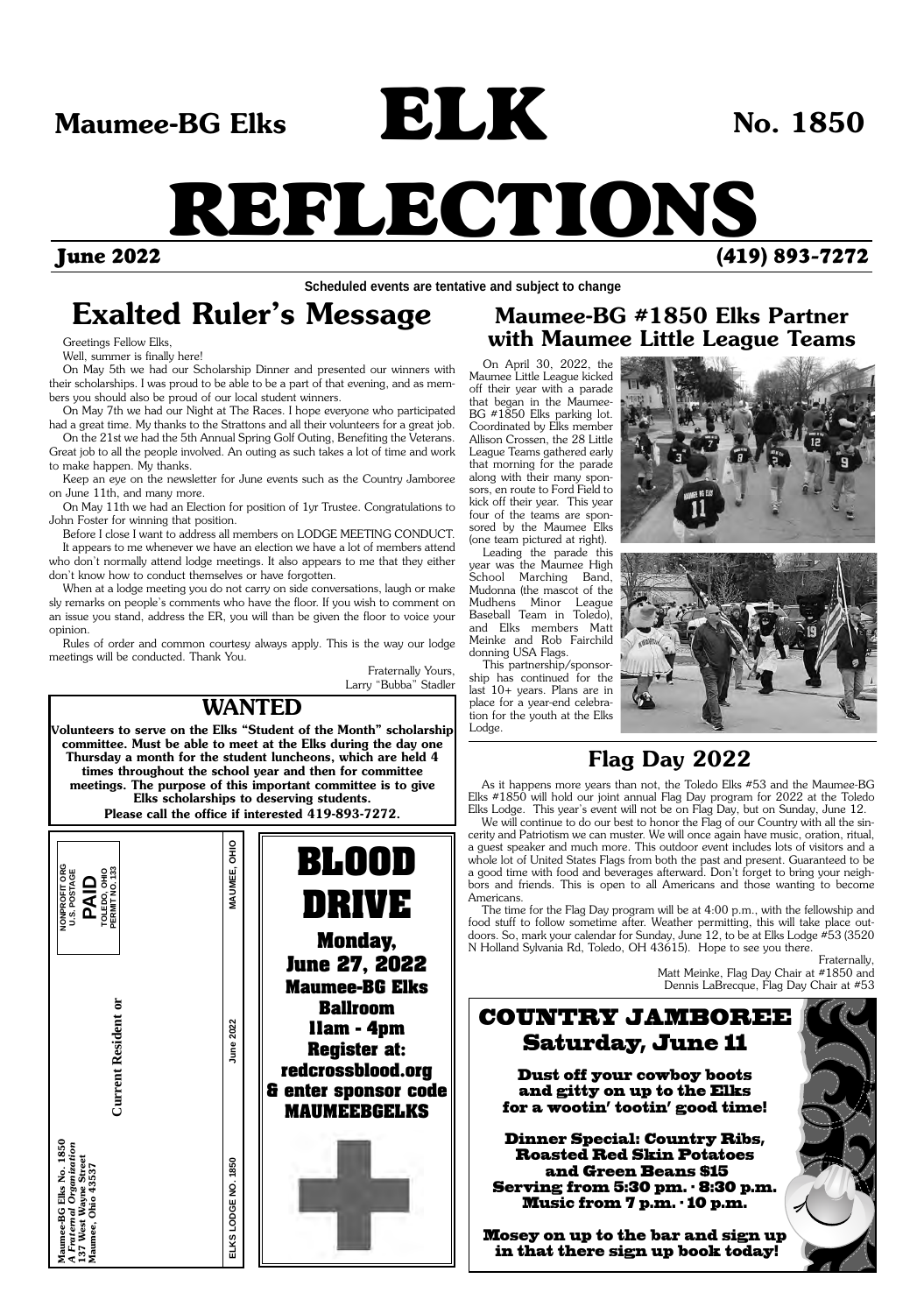## **MAUMEE-BG ELKS #1850 PATRON LIST**

In Loving Memory of James B. Adams By Pat Adams In Loving Memory of Cecil Adkins By Liz Adkins In Memory of Jim and Brenda Batch

In Loving Memory of Gerry Biggs By Sue Biggs In Loving Memory of Steve Cook By Deb Cook In Loving Memory of Ginger Crooks By Harry Crooks Charles I. Davis

In Loving Memory

of Chet and Doris Demski

 From your loving son Chris In Loving Memory of Bob Armstrong In Loving Memory of Richard G., Rod & Ellen Dinkens Jerry & Bev Fall In Loving Memory of Tom Gollehon By Jan Gollehon Richard & Sheila Krieger In Loving Memory of Bennie I. Gerwert Shirley Gerwert Fred & Susan Harrigan John Kuron John Lavery

In Memory of John Leonard By Bill, Pat, Jon, Ben, & Jessie Roper In Loving Memory of Anna, Frank & Ken Michalski & Tom Perna By Shirley Perna John R. Lavery In Loving Memory of George F. Peters



 By Rita Peters In Loving Memory of Kenneth Preston In Loving Memory of Robert P. Turner, PER Turtles Pond #3

## In Memoriam **To Our Absent Loved Ones**

*"The clock of their day has stopped and across the dial motionless hands mark the hour of eleven, with us, the golden hour of recollection."*

*The faults of our loved ones we write upon the sands, their virtues upon the tablets of love and memory.*

**JOHN A. SCHROEDER** 

 Born: July 27, 1936 Initiated: September 10, 2003 Died: May 20, 2022

## **for 2022-2023**

| Exalted Ruler Larry Stadler        |  |  |  |  |  |
|------------------------------------|--|--|--|--|--|
| Leading KnightMatt Meinke          |  |  |  |  |  |
| Loyal Knight Mary Bridget Pincumbe |  |  |  |  |  |
| Lecturing KnightEdward Devlin      |  |  |  |  |  |
|                                    |  |  |  |  |  |
| TreasurerSherry Jaquay             |  |  |  |  |  |
| Tiler Tae Rodgers                  |  |  |  |  |  |
| Esquire Tom Binder                 |  |  |  |  |  |
| ChaplainSusanne Stadler            |  |  |  |  |  |
| Inner Guard Harry Crooks, PER, PDD |  |  |  |  |  |
| 5 Yr. Trustee Rich Eyre            |  |  |  |  |  |
| 4 Yr. TrusteeCraig Corson          |  |  |  |  |  |
| 3 Yr. Trustee Jim Ward             |  |  |  |  |  |
| 2 Yr. TrusteeDon Williams          |  |  |  |  |  |
| 1 Yr. TrusteeJohn Foster           |  |  |  |  |  |



## **Congratulations New Members!**

### **SAVE THE DATE**

**Saturday, June 11 Country Jamboree Music by DJ Dan. Country ribs and all the fixins \$15 Sign up at the bar.**

**Saturday, June 18 CYO Steak or Chicken Details coming soon.**

**Saturday, July 23 Disco Night. Music by DJ Dan**

**Saturday, August 6 Jimmy Buffet/Summerfest Burgers & Fries. \$8 Music by Michael Jameson**

## **June Balloom Dance**

**Lessons**

**"Intermediate East Coast Swing" WHERE: Maumee BG Elks WHEN:** 

So, please think about all our Lodge does to enhance our lives and our community and get involved with us. You can't expect a handful of people to make all these great programs successful!

**Wednesday Evenings: June 1st, June 15th, June 29th TIME: 6 - 6:15 p.m.**  Line Dance Lesson **6:15 - 7 p.m.**  "East Coast Swing" Lesson **7:00 - 8 p.m.** Open Ballroom Dancing *Note: Must have dance partner* Cost: \$6 per person for the evening. Any questions, contact John Ricketts Cell: (517) 605-1114 Email: johnrmichigan@hotmail.com



Congratulations to our new members! From left: Eric Mossing, Dave Miller, Larry Stadler, Kevin Hall, Valerie Mahas, Anna Marie Hawley, Ray Cutway.

## **A Note from the Secretary**

### Hello All,

Thank you to all who have paid your dues!! As of this writing, we have 136 delinquents. I am pleased to report that at the District Meeting on May 15, we received a check to give to Sunshine for \$14,000. This is possible through our members donating to the CP fund at dues time and through the coin banks. Without all of us contributing, this would not be possible.

I also received a check to send to Carl Battig Jr. He contributed the \$5 for the District 50/50 Raffle tickets and took 3rd place in the drawing. There will be 2 more drawings this Lodge year, one in October and one next January. It's not too late to get in the drawings, just come to the office with \$5 and fill out your tickets. I will make sure they are included.

Once again, Ohio State University tickets are on sales for \$5.00 each. One ticket is for a chance to win 2 tickets for a home football game. The proceeds benefit the Ohio Elks Association's State Major Project – Cerebral Palsy. Tickets are available at the bar. The raffle is being held Sept. 24th so all monies and tickets must be turned in by Sept. 10th.

One thing that saddens me is the attendance at our Lodge Meetings, Trustee Meetings and members are also welcome at the District Meetings. Some of your officers are required to attend, however with a total of 15 officers and trustees plus over 1,000 members, to see the same 3-4 people at each meeting is quite sad.

I also hear too many of our members asking 'why should I do anything extra? I pay my dues'. This is so disheartening to me. There are so many benefits the Elks offers to us besides the friendships we have made here, the safety in coming to the Lodge and the local charity commitments we enjoy giving to on an on-going basis.

When you pay your dues, remember this...first, Grand Lodge takes their assessments, then comes the state per capita, then each month after that we are required to pay a monthly per capita. Then during the year, we need to keep our building functional, including utility bills, employee wages, our suppliers, membership cards, licenses, taxes, etc. We also need to make sure we meet our Grand Lodge quotas for donations. This actually does not leave much wiggle room with our funds. Take a minute to digest all of this and we should be applauding our officers and trustees for their money management and commitments to the Lodge as they are only volunteers!

For those interested, The Elks provides college scholarships, veterans programs, state projects, youth programs and member benefits such as:

•Travel discounts – car rentals, hotels, ticket reductions to condos, villas, cruises, guided tours and group travel packages

•Insurance (life, pet health, member health, auto home, long term care, a hospital help plan, eye care, dental, hearing, home care)

•End of life planning

To see more Elks Benefits, visit: www.elksbenefits.com.

Take the time to read the "ELKS CARE-ELKS SHARE" poster in the trophy room and see if there isn't something you'd be interested in helping with or just enjoying some of our activities. We really need your participation. Thank you.

Hope to see you at the Lodge, Kathy



Two tickets for home football games Proceeds benefit Ohio Elks Association State Major Project - CEREBRAL PALSY See Bartender for tickets

## **Queen of Hearts Rules Update**

 If you get a non-heart queen or a joker and the jackpot is low, you will receive 10% for a queen and 15% for a joker or \$100, whichever is greater. **PLEASE WRITE YOUR FULL NAME ON THE TICKETS.**

## **Lifetime Membership**

The following member requests the membership to consider him for Life Membership in Maumee BG Elks Lodge No. 1850. He has met the requirements of Grand Lodge Statues, Section 14.260.

Gregory Repass, Born: March 11, 1957, Initiated: December 13, 1978. Danny has been a member in good standing for 44 years.

## **Elks Window Decals**

Liquid glass decals are now available to our lodge for members to purchase. The purchase price is \$1! The liquid glass coating adds incredible gloss and extended durability so it won't roll up, crack, or split.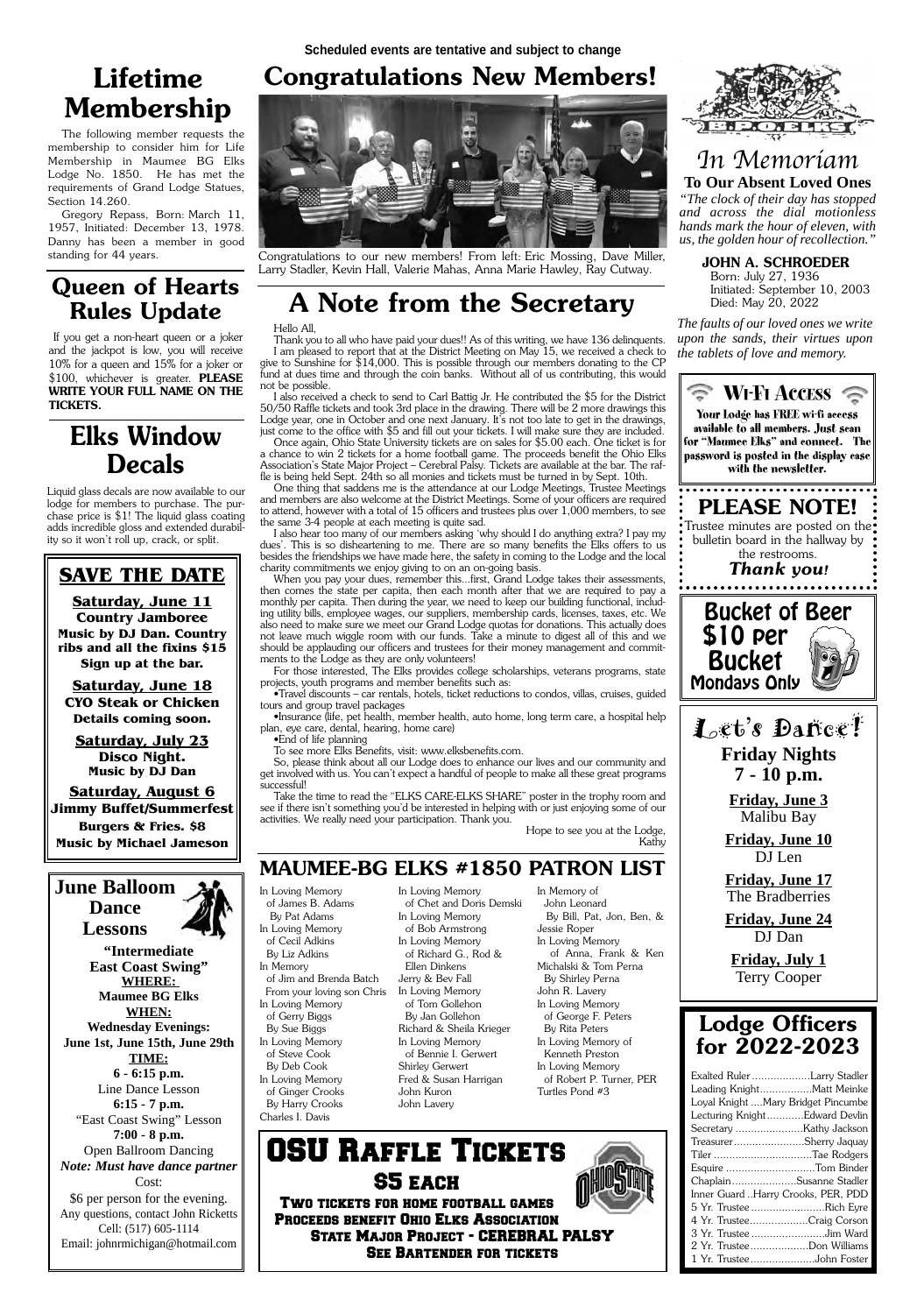Captain 419-392-3135 Mon-Fri 8:00 a.m. - 4:30 p.m. Shop Phone: 419-893-0551 Sat. 8:00 a.m. - 1:00 p.m.

**June Birthdays**

**Anthony Wayne Barbershop** 

2546 Parkway Plaza Maumee, Ohio 43537

www.walkerfuneralhomes.com

 **Christie Wagner**

 Instructors: Belinda and Guest **Instructors** 

Contact: Belinda at 419-349-6928

- 1 Duane Whitmire
- 2 William J. Carpenter Ronald J. Kaczala Kenneth Liebich
- 3 Jerome Fall Jeff E. Koder Donald B. Lydey Richard Sinkey Jeffrey Utz
- 4 Frederick Wilson Goodell

Lori A. Hall

- 5 James A. French John A. French Molly Maguire James F. Palmer James R. Somerville Michael J. Stevens
- 6 Edward Devlin Cynthia Kline

Gary Walker

- Mark N. Krebs
- 7 Kenneth J. Fulk
- 9 Dennis Hallett
- 10 Andrew Ankenbrandt John W. Isola Jr. Jack Ninke
- 11 Carlton A. Dippman Jay Polk
- 12 Michael Charchol Joe Szenderski
- 13 John Borucki
- 14 Eric J. Lubinski Richard Nowowiejski
- 16 Don Brenkman John W. Carroll 17 Frederick Avery Julius C. Brooks
	- Donald W. Buck Delmar A. Swander Ruth Uhl
- 18 Thomas E. Burmeister
- Kathy A. Everhart Glen Alan Lammon Ben B. Long Stephen Mierzejewski 19 Gerald A. Deal Chad Doyle Daniel R. Puccetti Charles Schenck III Richard J. Waggoner
- 20 Neil Balliett





- 21 James Earle William M. Earle James R. Instone James Mitchell
- 22 Kirk Elliott Brian Sautter 23 Robert L. Brossia Sheilah Byrne Barbara J. Gerke Norbert Janowiecki

24 Mary Sue Demoe 25 Jeffery Hoag

26 Robin Kamlani Paul LeCompte James A. Michalski 27 Danny L. Brown

SUMMER

- Claire Lyden Terry Short Georgetta Staton
- 28 Thomas L. Glick Robert A. Pawlicki, Sr. Chad R. Taylor Terry Weihl Raymond Wymer
- 29 Kenneth D. Buckland Jeffrey Owen Hammer Valorie Mahas Wayne Mauk Charles Rittinghouse David C. Trammel 30 Kenneth R. Gwozdz Gregory Hammer Donald A. Surface Jennifer L. Vancil

**Scheduled events are tentative and subject to change**





**1st & 3rd Tuesdays** *(Texas Hold Em, 7 Stud, 5 Stud, Draw Poker, You Name It)* from 6 p.m. until 10 p.m. Registration begins at 5:30 p.m. **For details call Doug Studyvin 419-787-5787 Harold Dodson 419-349-0097 Food Available • Members Only**

**Deadline for the July Bulletin is Wednesday, June 15 at NOON!** 

## Shamy's at the Elks Restaurant Hours

UNESAL HOM

5155 Sylvania Ave (419) 841-2422

Tuesday-Thursday 5:30 p.m. - 8 p.m.

Friday & Saturday 5 p.m. - 8:30 p.m. Restaurant Closed on Monday and Wednesday





131 Ivanhill RD Toledo, OHIO 43615

Unreeldavy@aol.com

# **NEW Lounge Hours:**

**Monday 11 a.m. - 5 p.m. Tuesday & Wednesday 11 a.m. - 10 p.m. Thursday - Saturday 11 a.m. - 11 p.m. Sunday: Closed**







**In order to play the Queen of Hearts, your membership dues must be paid through April 1, 2023**



### **M** M  $\mathbf{A}$ The Walker Funeral Homes "The Name on the Door, the Name of the Family" Our friendly hospitality, pride in our With personal service & genuine **Line Dance Class** care, we facilitate quality experiences work, & community involvement that exceed the expectations of our make Walker the funeral homes of **Basic and Beyond** client families & their guests choice for an increasing number of at prices that are fair. families. Keith Walke **Tuesdays from 6:15 p.m. to 8 p.m.** Each week, you will learn a new dance that incorporates the moves you just learned. **Cost: \$5 for Elks members and the public** VIAISON

hafner<sup>®</sup>florist

5139 S. Main St. Sylvania, OH - 419-885-7033 www.hafnerflorist.com